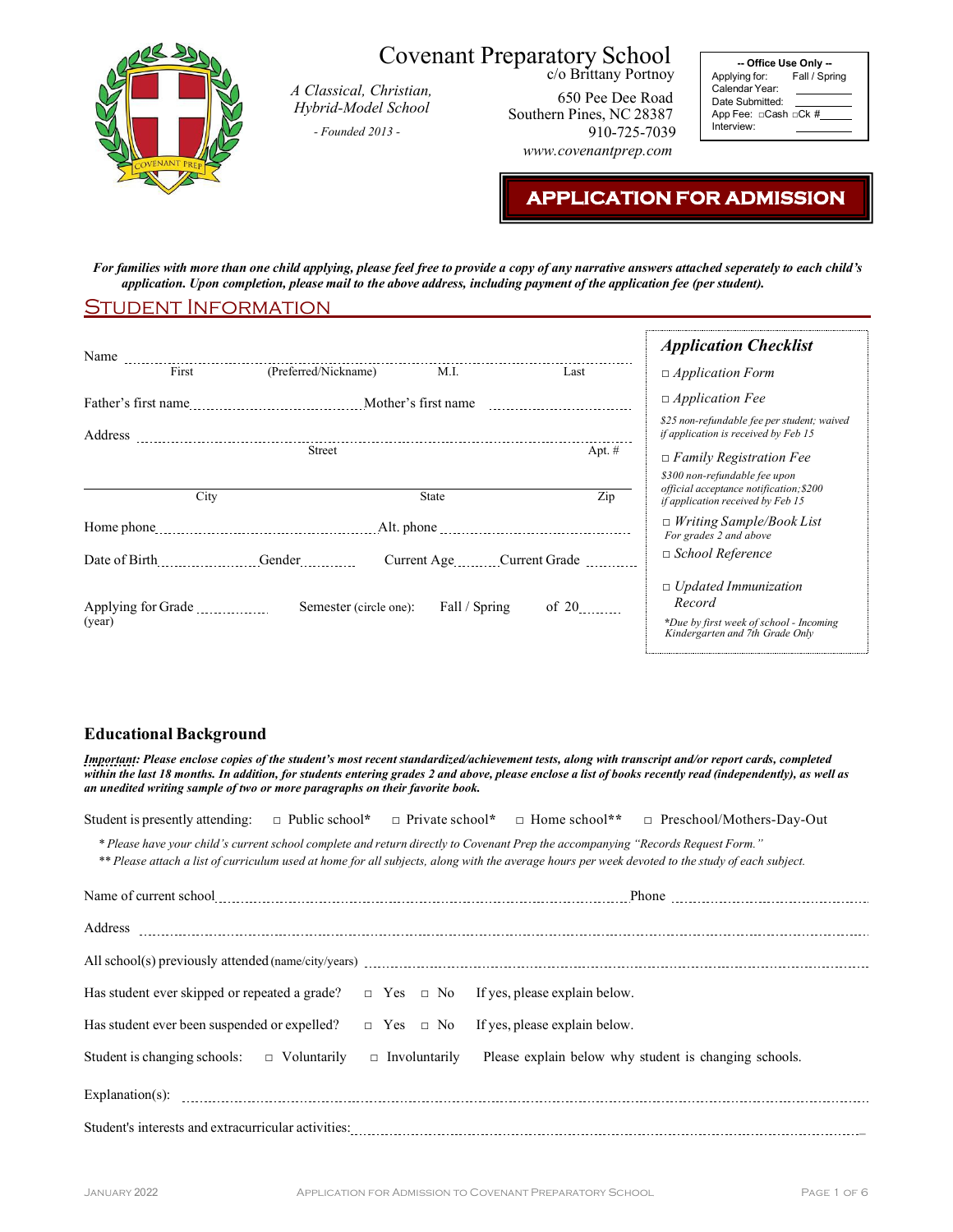| □ married □ separated □ divorced □ widowed (date: ______________________________<br>If parents are separated or divorced, to whom should correspondence be sent?<br>$\Box$ Father<br>$\Box$ Mother<br>If parents are separated or divorced, to whom should billing/statements be sent?<br>$\Box$ Father<br>$\Box$ Mother<br>Please check one: $\Box$ Father $\Box$ Step-father $\Box$ Grandfather $\Box$ Guardian<br>Email <b>Execution Contract Contract Contract Contract Contract Contract Contract Contract Contract Contract Contract Contract Contract Contract Contract Contract Contract Contract Contract Contract Contract Contract Contrac</b><br>Occupation Cell phone Cell phone Cell phone Cell phone Cell phone Cell phone Cell phone Cell phone Cell phone Cell phone Cell phone Cell phone Cell phone Cell phone Cell phone Cell phone Cell phone Cell phone Cell phone Ce<br>Employer's address experience of the state of the state of the state of the state of the state of the state of the state of the state of the state of the state of the state of the state of the state of the state of the sta<br>Number of hours worked outside of home (perweek) _______________<br>Number of hours per week you are willing to devote to supervising, tutoring, and/or instructing your child<br>Please check one: $\Box$ Mother $\Box$ Step-mother $\Box$ Grandmother $\Box$ Guardian<br>Name Email Email Email Email Email Email Email Email Email Email Email Email Email Email Albert and the United States of the United States and States and States and States and States and States and States and States and St<br>Occupation Cell phone Cell phone Cell phone Cell phone Cell phone Cell phone Cell phone Cell phone Cell phone Cell phone Cell phone Cell phone Cell phone Cell phone Cell phone Cell phone Cell phone Cell phone Cell phone Ce<br>Employer Business phone Business phone Business phone Business phone and the state of the state of the state of the state of the state of the state of the state of the state of the state of the state of the state of the st<br>Employer's address experience and the set of the set of the set of the set of the set of the set of the set of the set of the set of the set of the set of the set of the set of the set of the set of the set of the set of t<br>Number of hours worked outside of home (perweek) ________________________________<br>Number of hours per week you are willing to devote to supervising, tutoring, and/or instructing your child<br>If Divorced or Separated, please list the following information for the parent with whom the student does not live:<br>Name<br>Email and the contract of the contract of the contract of the contract of the contract of the contract of the contract of the contract of the contract of the contract of the contract of the contract of the contract of the<br>Cell phone<br>Employer's address and the state of the state of the state of the state of the state of the state of the state of the state of the state of the state of the state of the state of the state of the state of the state of the<br>Is this parent aware of - and agreeable to - your child applying for and eventually attending Covenant Prep? $\Box$ Yes $\Box$ No $\Box$ Unknown<br>Please indicate the rights (e.g., joint custody, limited visitation, etc.) and responsibilities (e.g., financial support for education, etc.) that<br>this parent has for your child. Also describe any court orders (e.g., restraining orders, etc.) in effect concerning this parent and/or child: | <u>Family Information</u>   |  |
|--------------------------------------------------------------------------------------------------------------------------------------------------------------------------------------------------------------------------------------------------------------------------------------------------------------------------------------------------------------------------------------------------------------------------------------------------------------------------------------------------------------------------------------------------------------------------------------------------------------------------------------------------------------------------------------------------------------------------------------------------------------------------------------------------------------------------------------------------------------------------------------------------------------------------------------------------------------------------------------------------------------------------------------------------------------------------------------------------------------------------------------------------------------------------------------------------------------------------------------------------------------------------------------------------------------------------------------------------------------------------------------------------------------------------------------------------------------------------------------------------------------------------------------------------------------------------------------------------------------------------------------------------------------------------------------------------------------------------------------------------------------------------------------------------------------------------------------------------------------------------------------------------------------------------------------------------------------------------------------------------------------------------------------------------------------------------------------------------------------------------------------------------------------------------------------------------------------------------------------------------------------------------------------------------------------------------------------------------------------------------------------------------------------------------------------------------------------------------------------------------------------------------------------------------------------------------------------------------------------------------------------------------------------------------------------------------------------------------------------------------------------------------------------------------------------------------------------------------------------------------------------------------------------------------------------------------------------------------------------------------------------------------------------------------------------------------------------------------------------------------------------------------------------------------------------------------------------------------------------------------------------------------------------------------------------------------------------------------------------------------------------------------------------------------------------------------------------------------------------------------------------------------------------------------------------------------------------------------------------------------------|-----------------------------|--|
|                                                                                                                                                                                                                                                                                                                                                                                                                                                                                                                                                                                                                                                                                                                                                                                                                                                                                                                                                                                                                                                                                                                                                                                                                                                                                                                                                                                                                                                                                                                                                                                                                                                                                                                                                                                                                                                                                                                                                                                                                                                                                                                                                                                                                                                                                                                                                                                                                                                                                                                                                                                                                                                                                                                                                                                                                                                                                                                                                                                                                                                                                                                                                                                                                                                                                                                                                                                                                                                                                                                                                                                                                                | Parents:                    |  |
|                                                                                                                                                                                                                                                                                                                                                                                                                                                                                                                                                                                                                                                                                                                                                                                                                                                                                                                                                                                                                                                                                                                                                                                                                                                                                                                                                                                                                                                                                                                                                                                                                                                                                                                                                                                                                                                                                                                                                                                                                                                                                                                                                                                                                                                                                                                                                                                                                                                                                                                                                                                                                                                                                                                                                                                                                                                                                                                                                                                                                                                                                                                                                                                                                                                                                                                                                                                                                                                                                                                                                                                                                                |                             |  |
|                                                                                                                                                                                                                                                                                                                                                                                                                                                                                                                                                                                                                                                                                                                                                                                                                                                                                                                                                                                                                                                                                                                                                                                                                                                                                                                                                                                                                                                                                                                                                                                                                                                                                                                                                                                                                                                                                                                                                                                                                                                                                                                                                                                                                                                                                                                                                                                                                                                                                                                                                                                                                                                                                                                                                                                                                                                                                                                                                                                                                                                                                                                                                                                                                                                                                                                                                                                                                                                                                                                                                                                                                                |                             |  |
|                                                                                                                                                                                                                                                                                                                                                                                                                                                                                                                                                                                                                                                                                                                                                                                                                                                                                                                                                                                                                                                                                                                                                                                                                                                                                                                                                                                                                                                                                                                                                                                                                                                                                                                                                                                                                                                                                                                                                                                                                                                                                                                                                                                                                                                                                                                                                                                                                                                                                                                                                                                                                                                                                                                                                                                                                                                                                                                                                                                                                                                                                                                                                                                                                                                                                                                                                                                                                                                                                                                                                                                                                                | <b>Paternal Information</b> |  |
|                                                                                                                                                                                                                                                                                                                                                                                                                                                                                                                                                                                                                                                                                                                                                                                                                                                                                                                                                                                                                                                                                                                                                                                                                                                                                                                                                                                                                                                                                                                                                                                                                                                                                                                                                                                                                                                                                                                                                                                                                                                                                                                                                                                                                                                                                                                                                                                                                                                                                                                                                                                                                                                                                                                                                                                                                                                                                                                                                                                                                                                                                                                                                                                                                                                                                                                                                                                                                                                                                                                                                                                                                                |                             |  |
|                                                                                                                                                                                                                                                                                                                                                                                                                                                                                                                                                                                                                                                                                                                                                                                                                                                                                                                                                                                                                                                                                                                                                                                                                                                                                                                                                                                                                                                                                                                                                                                                                                                                                                                                                                                                                                                                                                                                                                                                                                                                                                                                                                                                                                                                                                                                                                                                                                                                                                                                                                                                                                                                                                                                                                                                                                                                                                                                                                                                                                                                                                                                                                                                                                                                                                                                                                                                                                                                                                                                                                                                                                |                             |  |
|                                                                                                                                                                                                                                                                                                                                                                                                                                                                                                                                                                                                                                                                                                                                                                                                                                                                                                                                                                                                                                                                                                                                                                                                                                                                                                                                                                                                                                                                                                                                                                                                                                                                                                                                                                                                                                                                                                                                                                                                                                                                                                                                                                                                                                                                                                                                                                                                                                                                                                                                                                                                                                                                                                                                                                                                                                                                                                                                                                                                                                                                                                                                                                                                                                                                                                                                                                                                                                                                                                                                                                                                                                |                             |  |
|                                                                                                                                                                                                                                                                                                                                                                                                                                                                                                                                                                                                                                                                                                                                                                                                                                                                                                                                                                                                                                                                                                                                                                                                                                                                                                                                                                                                                                                                                                                                                                                                                                                                                                                                                                                                                                                                                                                                                                                                                                                                                                                                                                                                                                                                                                                                                                                                                                                                                                                                                                                                                                                                                                                                                                                                                                                                                                                                                                                                                                                                                                                                                                                                                                                                                                                                                                                                                                                                                                                                                                                                                                |                             |  |
|                                                                                                                                                                                                                                                                                                                                                                                                                                                                                                                                                                                                                                                                                                                                                                                                                                                                                                                                                                                                                                                                                                                                                                                                                                                                                                                                                                                                                                                                                                                                                                                                                                                                                                                                                                                                                                                                                                                                                                                                                                                                                                                                                                                                                                                                                                                                                                                                                                                                                                                                                                                                                                                                                                                                                                                                                                                                                                                                                                                                                                                                                                                                                                                                                                                                                                                                                                                                                                                                                                                                                                                                                                |                             |  |
|                                                                                                                                                                                                                                                                                                                                                                                                                                                                                                                                                                                                                                                                                                                                                                                                                                                                                                                                                                                                                                                                                                                                                                                                                                                                                                                                                                                                                                                                                                                                                                                                                                                                                                                                                                                                                                                                                                                                                                                                                                                                                                                                                                                                                                                                                                                                                                                                                                                                                                                                                                                                                                                                                                                                                                                                                                                                                                                                                                                                                                                                                                                                                                                                                                                                                                                                                                                                                                                                                                                                                                                                                                |                             |  |
|                                                                                                                                                                                                                                                                                                                                                                                                                                                                                                                                                                                                                                                                                                                                                                                                                                                                                                                                                                                                                                                                                                                                                                                                                                                                                                                                                                                                                                                                                                                                                                                                                                                                                                                                                                                                                                                                                                                                                                                                                                                                                                                                                                                                                                                                                                                                                                                                                                                                                                                                                                                                                                                                                                                                                                                                                                                                                                                                                                                                                                                                                                                                                                                                                                                                                                                                                                                                                                                                                                                                                                                                                                |                             |  |
|                                                                                                                                                                                                                                                                                                                                                                                                                                                                                                                                                                                                                                                                                                                                                                                                                                                                                                                                                                                                                                                                                                                                                                                                                                                                                                                                                                                                                                                                                                                                                                                                                                                                                                                                                                                                                                                                                                                                                                                                                                                                                                                                                                                                                                                                                                                                                                                                                                                                                                                                                                                                                                                                                                                                                                                                                                                                                                                                                                                                                                                                                                                                                                                                                                                                                                                                                                                                                                                                                                                                                                                                                                |                             |  |
|                                                                                                                                                                                                                                                                                                                                                                                                                                                                                                                                                                                                                                                                                                                                                                                                                                                                                                                                                                                                                                                                                                                                                                                                                                                                                                                                                                                                                                                                                                                                                                                                                                                                                                                                                                                                                                                                                                                                                                                                                                                                                                                                                                                                                                                                                                                                                                                                                                                                                                                                                                                                                                                                                                                                                                                                                                                                                                                                                                                                                                                                                                                                                                                                                                                                                                                                                                                                                                                                                                                                                                                                                                | <b>Maternal Information</b> |  |
|                                                                                                                                                                                                                                                                                                                                                                                                                                                                                                                                                                                                                                                                                                                                                                                                                                                                                                                                                                                                                                                                                                                                                                                                                                                                                                                                                                                                                                                                                                                                                                                                                                                                                                                                                                                                                                                                                                                                                                                                                                                                                                                                                                                                                                                                                                                                                                                                                                                                                                                                                                                                                                                                                                                                                                                                                                                                                                                                                                                                                                                                                                                                                                                                                                                                                                                                                                                                                                                                                                                                                                                                                                |                             |  |
|                                                                                                                                                                                                                                                                                                                                                                                                                                                                                                                                                                                                                                                                                                                                                                                                                                                                                                                                                                                                                                                                                                                                                                                                                                                                                                                                                                                                                                                                                                                                                                                                                                                                                                                                                                                                                                                                                                                                                                                                                                                                                                                                                                                                                                                                                                                                                                                                                                                                                                                                                                                                                                                                                                                                                                                                                                                                                                                                                                                                                                                                                                                                                                                                                                                                                                                                                                                                                                                                                                                                                                                                                                |                             |  |
|                                                                                                                                                                                                                                                                                                                                                                                                                                                                                                                                                                                                                                                                                                                                                                                                                                                                                                                                                                                                                                                                                                                                                                                                                                                                                                                                                                                                                                                                                                                                                                                                                                                                                                                                                                                                                                                                                                                                                                                                                                                                                                                                                                                                                                                                                                                                                                                                                                                                                                                                                                                                                                                                                                                                                                                                                                                                                                                                                                                                                                                                                                                                                                                                                                                                                                                                                                                                                                                                                                                                                                                                                                |                             |  |
|                                                                                                                                                                                                                                                                                                                                                                                                                                                                                                                                                                                                                                                                                                                                                                                                                                                                                                                                                                                                                                                                                                                                                                                                                                                                                                                                                                                                                                                                                                                                                                                                                                                                                                                                                                                                                                                                                                                                                                                                                                                                                                                                                                                                                                                                                                                                                                                                                                                                                                                                                                                                                                                                                                                                                                                                                                                                                                                                                                                                                                                                                                                                                                                                                                                                                                                                                                                                                                                                                                                                                                                                                                |                             |  |
|                                                                                                                                                                                                                                                                                                                                                                                                                                                                                                                                                                                                                                                                                                                                                                                                                                                                                                                                                                                                                                                                                                                                                                                                                                                                                                                                                                                                                                                                                                                                                                                                                                                                                                                                                                                                                                                                                                                                                                                                                                                                                                                                                                                                                                                                                                                                                                                                                                                                                                                                                                                                                                                                                                                                                                                                                                                                                                                                                                                                                                                                                                                                                                                                                                                                                                                                                                                                                                                                                                                                                                                                                                |                             |  |
|                                                                                                                                                                                                                                                                                                                                                                                                                                                                                                                                                                                                                                                                                                                                                                                                                                                                                                                                                                                                                                                                                                                                                                                                                                                                                                                                                                                                                                                                                                                                                                                                                                                                                                                                                                                                                                                                                                                                                                                                                                                                                                                                                                                                                                                                                                                                                                                                                                                                                                                                                                                                                                                                                                                                                                                                                                                                                                                                                                                                                                                                                                                                                                                                                                                                                                                                                                                                                                                                                                                                                                                                                                |                             |  |
|                                                                                                                                                                                                                                                                                                                                                                                                                                                                                                                                                                                                                                                                                                                                                                                                                                                                                                                                                                                                                                                                                                                                                                                                                                                                                                                                                                                                                                                                                                                                                                                                                                                                                                                                                                                                                                                                                                                                                                                                                                                                                                                                                                                                                                                                                                                                                                                                                                                                                                                                                                                                                                                                                                                                                                                                                                                                                                                                                                                                                                                                                                                                                                                                                                                                                                                                                                                                                                                                                                                                                                                                                                |                             |  |
|                                                                                                                                                                                                                                                                                                                                                                                                                                                                                                                                                                                                                                                                                                                                                                                                                                                                                                                                                                                                                                                                                                                                                                                                                                                                                                                                                                                                                                                                                                                                                                                                                                                                                                                                                                                                                                                                                                                                                                                                                                                                                                                                                                                                                                                                                                                                                                                                                                                                                                                                                                                                                                                                                                                                                                                                                                                                                                                                                                                                                                                                                                                                                                                                                                                                                                                                                                                                                                                                                                                                                                                                                                |                             |  |
|                                                                                                                                                                                                                                                                                                                                                                                                                                                                                                                                                                                                                                                                                                                                                                                                                                                                                                                                                                                                                                                                                                                                                                                                                                                                                                                                                                                                                                                                                                                                                                                                                                                                                                                                                                                                                                                                                                                                                                                                                                                                                                                                                                                                                                                                                                                                                                                                                                                                                                                                                                                                                                                                                                                                                                                                                                                                                                                                                                                                                                                                                                                                                                                                                                                                                                                                                                                                                                                                                                                                                                                                                                |                             |  |
|                                                                                                                                                                                                                                                                                                                                                                                                                                                                                                                                                                                                                                                                                                                                                                                                                                                                                                                                                                                                                                                                                                                                                                                                                                                                                                                                                                                                                                                                                                                                                                                                                                                                                                                                                                                                                                                                                                                                                                                                                                                                                                                                                                                                                                                                                                                                                                                                                                                                                                                                                                                                                                                                                                                                                                                                                                                                                                                                                                                                                                                                                                                                                                                                                                                                                                                                                                                                                                                                                                                                                                                                                                |                             |  |
|                                                                                                                                                                                                                                                                                                                                                                                                                                                                                                                                                                                                                                                                                                                                                                                                                                                                                                                                                                                                                                                                                                                                                                                                                                                                                                                                                                                                                                                                                                                                                                                                                                                                                                                                                                                                                                                                                                                                                                                                                                                                                                                                                                                                                                                                                                                                                                                                                                                                                                                                                                                                                                                                                                                                                                                                                                                                                                                                                                                                                                                                                                                                                                                                                                                                                                                                                                                                                                                                                                                                                                                                                                |                             |  |
|                                                                                                                                                                                                                                                                                                                                                                                                                                                                                                                                                                                                                                                                                                                                                                                                                                                                                                                                                                                                                                                                                                                                                                                                                                                                                                                                                                                                                                                                                                                                                                                                                                                                                                                                                                                                                                                                                                                                                                                                                                                                                                                                                                                                                                                                                                                                                                                                                                                                                                                                                                                                                                                                                                                                                                                                                                                                                                                                                                                                                                                                                                                                                                                                                                                                                                                                                                                                                                                                                                                                                                                                                                |                             |  |
|                                                                                                                                                                                                                                                                                                                                                                                                                                                                                                                                                                                                                                                                                                                                                                                                                                                                                                                                                                                                                                                                                                                                                                                                                                                                                                                                                                                                                                                                                                                                                                                                                                                                                                                                                                                                                                                                                                                                                                                                                                                                                                                                                                                                                                                                                                                                                                                                                                                                                                                                                                                                                                                                                                                                                                                                                                                                                                                                                                                                                                                                                                                                                                                                                                                                                                                                                                                                                                                                                                                                                                                                                                |                             |  |
|                                                                                                                                                                                                                                                                                                                                                                                                                                                                                                                                                                                                                                                                                                                                                                                                                                                                                                                                                                                                                                                                                                                                                                                                                                                                                                                                                                                                                                                                                                                                                                                                                                                                                                                                                                                                                                                                                                                                                                                                                                                                                                                                                                                                                                                                                                                                                                                                                                                                                                                                                                                                                                                                                                                                                                                                                                                                                                                                                                                                                                                                                                                                                                                                                                                                                                                                                                                                                                                                                                                                                                                                                                |                             |  |
|                                                                                                                                                                                                                                                                                                                                                                                                                                                                                                                                                                                                                                                                                                                                                                                                                                                                                                                                                                                                                                                                                                                                                                                                                                                                                                                                                                                                                                                                                                                                                                                                                                                                                                                                                                                                                                                                                                                                                                                                                                                                                                                                                                                                                                                                                                                                                                                                                                                                                                                                                                                                                                                                                                                                                                                                                                                                                                                                                                                                                                                                                                                                                                                                                                                                                                                                                                                                                                                                                                                                                                                                                                |                             |  |

## **Sibling Information** Name Age Grade School attending Name Age Grade School attending Name Age Grade School attending Name Age Grade School attending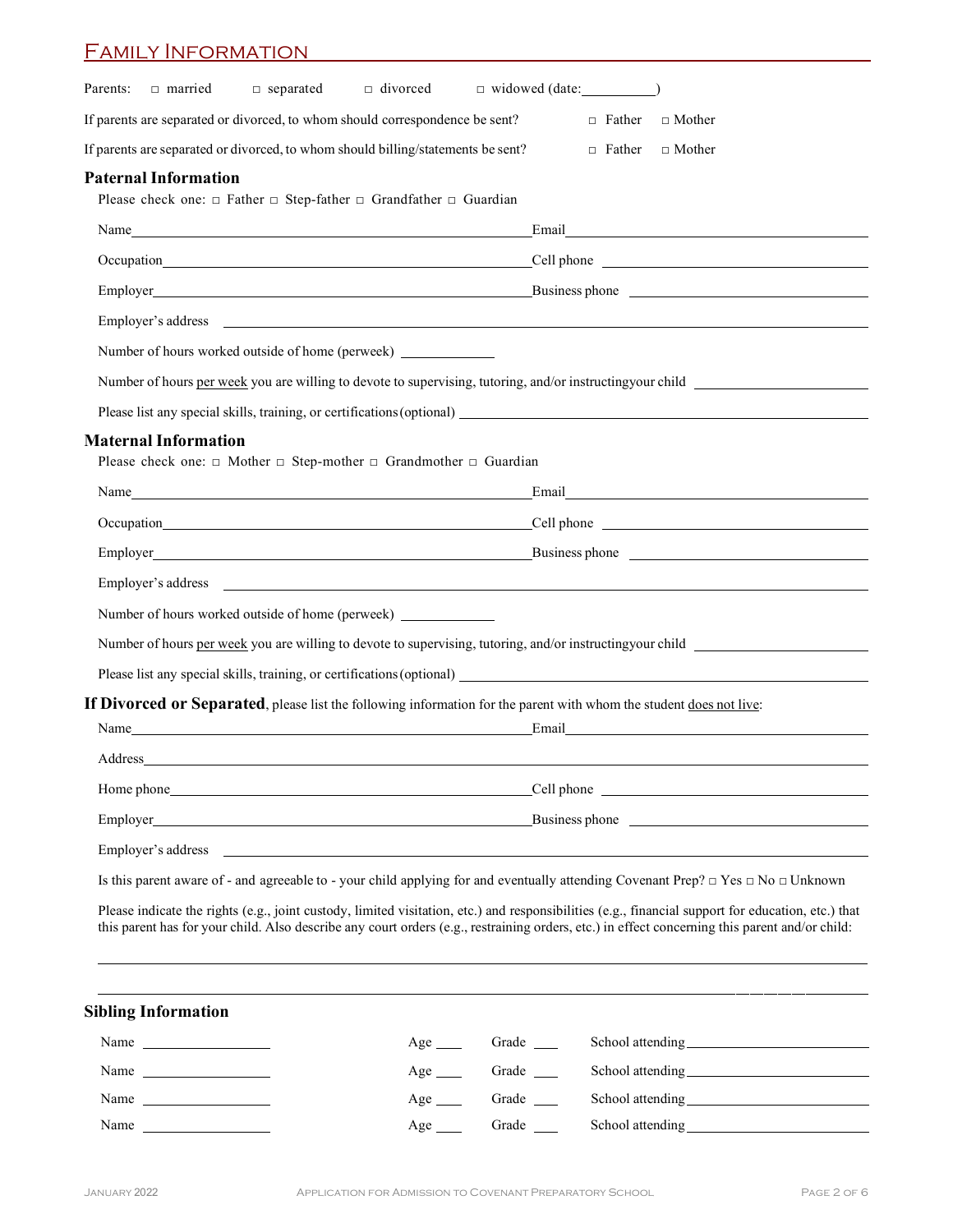#### General Information

|                        | How did you hear about Covenant Prep? (please check all that apply)                                                                                                                                                            |                             |                                                                                                                                                                                                                                                                                                                                                                                                                                       |
|------------------------|--------------------------------------------------------------------------------------------------------------------------------------------------------------------------------------------------------------------------------|-----------------------------|---------------------------------------------------------------------------------------------------------------------------------------------------------------------------------------------------------------------------------------------------------------------------------------------------------------------------------------------------------------------------------------------------------------------------------------|
| $\Box$ Website         | $\Box$ Email invitation                                                                                                                                                                                                        | O Covenant Prep Family/ies: |                                                                                                                                                                                                                                                                                                                                                                                                                                       |
| $\Box$ NAUMS<br>Other: | $\Box$ Word of mouth                                                                                                                                                                                                           | $\Box$ Church:              |                                                                                                                                                                                                                                                                                                                                                                                                                                       |
|                        | Which three factors most influenced you to apply to Covenant Prep? (please rank your top 3 in order of importance)                                                                                                             |                             |                                                                                                                                                                                                                                                                                                                                                                                                                                       |
|                        | Parent involvement/Hybrid concept                                                                                                                                                                                              | ____Christian philosophy    | Other:                                                                                                                                                                                                                                                                                                                                                                                                                                |
|                        | Academic standards/Classical approach                                                                                                                                                                                          | Student/Teacher ratio       |                                                                                                                                                                                                                                                                                                                                                                                                                                       |
|                        | Dissatisfaction with current school                                                                                                                                                                                            | Cost/Affordability          |                                                                                                                                                                                                                                                                                                                                                                                                                                       |
|                        |                                                                                                                                                                                                                                |                             | Covenant Prep is limited in its ability to provide special services to students with learning difficulties, disorders or disabilities who would<br>require assistance beyond what is provided at home or through other means. Do you know—or even suspect—that your child has any<br>learning difficulties, disorders or disabilities? $\Box$ Yes $\Box$ No (If "Yes," please describe and discuss how you plan to meet those needs.) |
|                        | provide the date(s) of each test, and describe results.)<br>□ Attention Deficit/Hyperactivity Disorder: _______                                                                                                                | $\Box$ Dyslexia: $\Box$     | Has your child been recommended for testing, been tested, and/or received any type of accommodation for any difficulties, disabilities or<br>disorders that would affect his/her learning abilities and/or social interactions? □ Yes □ No (If "Yes," please check all those that apply,                                                                                                                                              |
|                        | Sensory Integration Disorder:                                                                                                                                                                                                  | $\Box$ Speech/Language:     | □ Attention Deficit Disorder:                                                                                                                                                                                                                                                                                                                                                                                                         |
|                        | $\Box$ Other:                                                                                                                                                                                                                  |                             |                                                                                                                                                                                                                                                                                                                                                                                                                                       |
|                        | Results/Diagnoses: New York 2014 19:30 and 2014 19:30 and 2014 19:30 and 2014 19:30 and 2014 19:30 and 2014 19:30 and 2014 19:30 and 2014 19:30 and 2014 19:30 and 2014 19:30 and 2014 19:30 and 2014 19:30 and 2014 19:30 and |                             |                                                                                                                                                                                                                                                                                                                                                                                                                                       |
|                        |                                                                                                                                                                                                                                |                             |                                                                                                                                                                                                                                                                                                                                                                                                                                       |
|                        |                                                                                                                                                                                                                                |                             | Does your child regularly require any medication or have any special medical condition? $\Box$ Yes $\Box$ No (If "Yes," please describe.)                                                                                                                                                                                                                                                                                             |
|                        |                                                                                                                                                                                                                                |                             |                                                                                                                                                                                                                                                                                                                                                                                                                                       |
|                        |                                                                                                                                                                                                                                |                             |                                                                                                                                                                                                                                                                                                                                                                                                                                       |
|                        | <b>PARENT QUESTIONS</b>                                                                                                                                                                                                        |                             |                                                                                                                                                                                                                                                                                                                                                                                                                                       |

*Please answer questions 1 through 5 separately & attach.*

- 1. Describe Christian education as you understand it?
- 2. Please provide us with your parental insight by describing your child's strengths and abilities, as well as any special area(s) of concern. Does he or she excel in any particular area or have difficulty in others?
- 3. What do you hope to see built into your child's life through his/her academic education?
- 4. In what ways do you believe Covenant Prep can help you achieve the educational goals you have for your child(ren)? Do you feel that Covenant Prep is your family's best educational option? If so, why? If not, why are you interested in participating in Covenant Prep?
- 5. Do you have any outstanding obligations, such as tuition and fees, owed to any school—other than colleges and universities—that any of your children have attended? If so, please describe.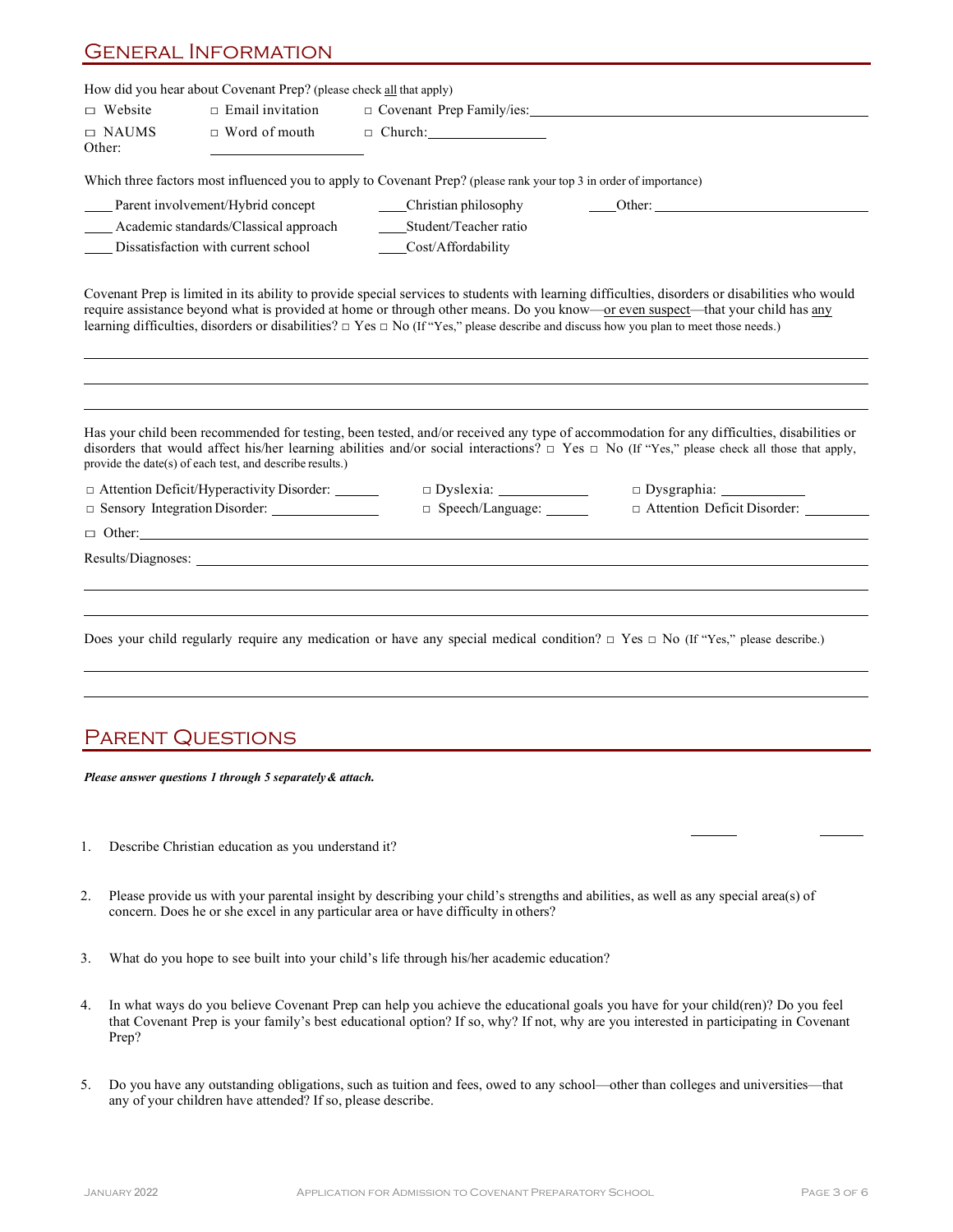### SPIRITUAL INFORMATION

| Father                                  |               |                     | Mother        |                     | Student       |                     |
|-----------------------------------------|---------------|---------------------|---------------|---------------------|---------------|---------------------|
| Please list where<br>you attend church: |               |                     |               |                     |               |                     |
| You attend:                             | $\Box$ weekly | $\Box$ occasionally | $\Box$ weekly | $\Box$ occasionally | $\Box$ weekly | $\Box$ occasionally |
| Are you a member:                       | $\Box$ yes    | $\Box$ no           | $\Box$ yes    | $\Box$ no           | $\Box$ ves    | $\Box$ no           |

Have you placed your faith in Jesus Christ for eternal life and are you personally in agreement with and committed to the basic tenets of historic, orthodox Christianity as listed in our Statement of Faith?

Father: □Yes □No □Uncertain Mother: □Yes □No □Uncertain Student: □ Yes □ No □Uncertain

At least one parent must profess to be a Christian and give expression to that profession by active membership in a local church. Please describe, in your own words, your profession of faith: (may be answered separately & attached)

Father

Mother

#### **REFERENCES**

Please tell your references to expect a call from an admissions committee member from Covenant Prep. References should be local unless there are unusual circumstances. **Please do not list family members as references.**

Personal: A person who has known the **student** for more than one year.

| 1. | Name has a series of the series of the series of the series of the series of the series of the series of the series of the series of the series of the series of the series of the series of the series of the series of the s | Phone Phone 2014                                                                                                                                                                                                                     |
|----|--------------------------------------------------------------------------------------------------------------------------------------------------------------------------------------------------------------------------------|--------------------------------------------------------------------------------------------------------------------------------------------------------------------------------------------------------------------------------------|
|    |                                                                                                                                                                                                                                |                                                                                                                                                                                                                                      |
|    | Relationship to student experience and the students of the students of the students of the students of the students of the students of the students of the students of the students of the students of the students of the stu |                                                                                                                                                                                                                                      |
|    | <b>Personal:</b> A person who has known your family for more than one year.                                                                                                                                                    |                                                                                                                                                                                                                                      |
| 2. | Name has a series of the series of the series of the series of the series of the series of the series of the series of the series of the series of the series of the series of the series of the series of the series of the s | Phone <u>Contains and the second contains and the second contains and the second contains and the second contains and the second contains and contains a second contains and contains a second contains a second contains a seco</u> |
|    |                                                                                                                                                                                                                                |                                                                                                                                                                                                                                      |
|    | Relationship to student experience and the contract of the contract of the contract of the contract of the contract of the contract of the contract of the contract of the contract of the contract of the contract of the con |                                                                                                                                                                                                                                      |
|    |                                                                                                                                                                                                                                | Spiritual: A leader who knows the family, preferably the student, well (e.g., Pastor, church elder/deacon, Sunday School teacher, et al).                                                                                            |
| 3. |                                                                                                                                                                                                                                |                                                                                                                                                                                                                                      |
|    |                                                                                                                                                                                                                                |                                                                                                                                                                                                                                      |
|    |                                                                                                                                                                                                                                | Relationship to student experience and the students of the students of the students of the students of the students of the students of the students of the students of the students of the students of the students of the stu       |
|    | family and/or student.                                                                                                                                                                                                         | <b>Covenant Prep Community:</b> Please provide the names of any families, faculty and/or staff members of Covenant Prep who know your                                                                                                |
|    |                                                                                                                                                                                                                                | $\text{Name}$                                                                                                                                                                                                                        |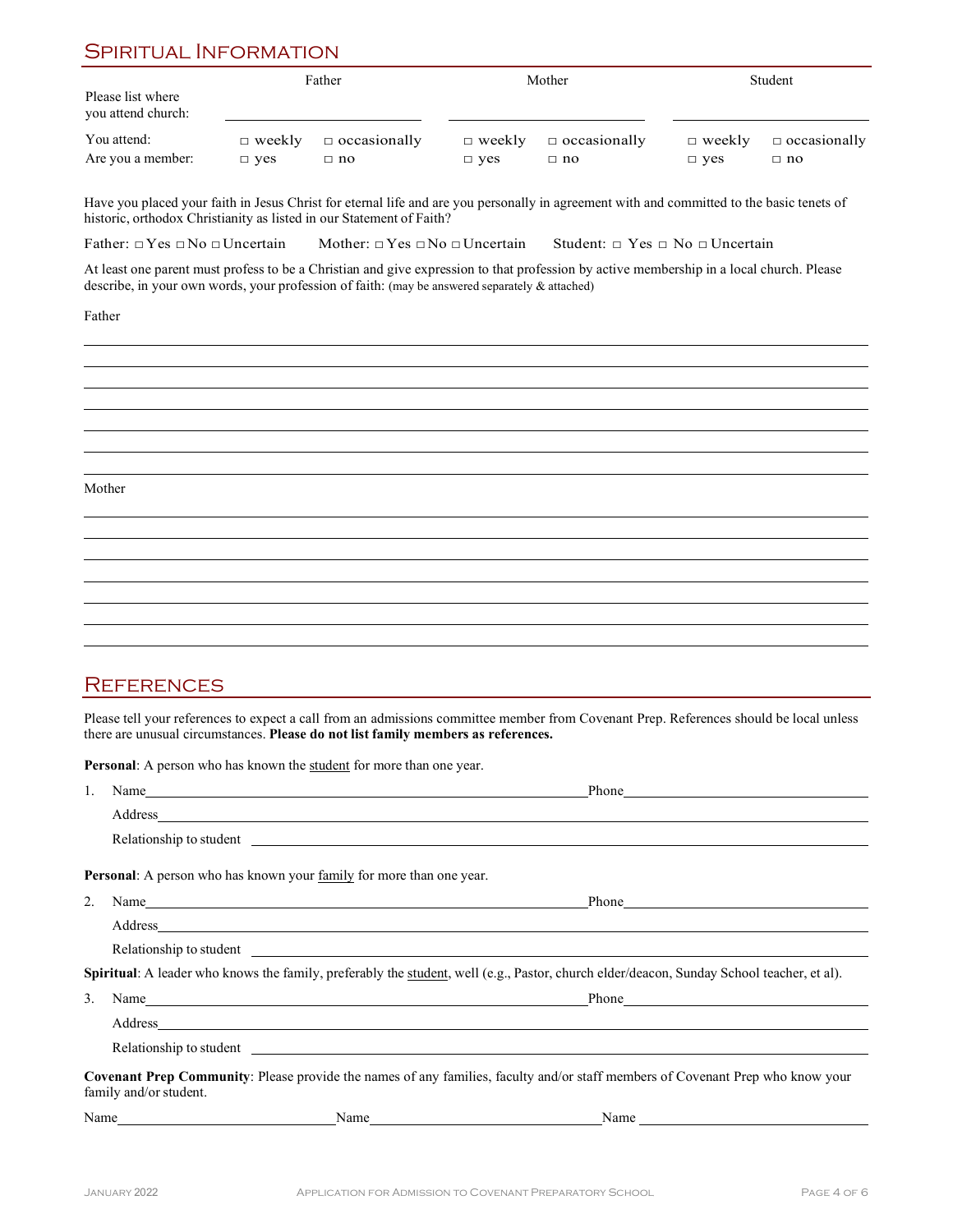#### Mission of Covenant Prep

Covenant Preparatory School exists as a Christ-centered, blended school model committed to an authentic classical Christian education stressing the fundamentals of spiritual development, academics, and community outreach.

### Statement of Faith of Covenant Prep

We believe:

- There is one sovereign God in three persons: the Father, the Son, and the Holy Spirit.
- There is one book of truth: the Bible. It is God's written revelation to man, authoritative, reliable, inerrant and without need of any other document(s) to complete its message. It is the only standard by which faith and practice are to be measured.
- The chief end of man is to glorify God and enjoy him forever.
- Man is created in the image of God. Through his relationship to Adam, man is a sinner by nature and does himself sin. He is thus alienated from God, his neighbor, and the world. All are sinners.
- Jesus Christ is the only Savior of sinners, the only way to the Father. He died as a substitute for sinners and was raised from the dead so that they might be reconciled to God.
- Eternal life is a free gift that is received through faith in Jesus alone. Eternal life is neither deserved by anyone, nor can it be earned by good deeds.
- There is one body: the church, with its many parts acting in unison.

#### Family Commitment

In signing this application, we attest that:

- 1. We have answered the questions in this application completely and honestly to the best of our knowledge andability.
- 2. We agree with Covenant Prep's Mission and Statement of Faith, as well as its educational and spiritualobjectives.
- 3. We are committed to providing a quality, Christian education for our child and in accordance with existing law.
- 4. We will provide sufficient time and effort to fulfill the parental requirements and responsibilities of each course our child takes, and we will attend/participate regularly and frequently in the meetings and seminars conducted by Covenant Prep forparents.
- 5. We are active members of a local, Christian church whose core beliefs are consistent with those expressed in the Covenant Prep Statement of Faith.
- 6. We have fulfilled—or soon will fulfill—attending a parent information meeting. (This must be done prior to the family interview.)
- 7. We will provide continually updated immunizations and records of such for our attending child.
- 8. We understand that Covenant Prep will provide competent administrators and teachers, a balanced curriculum, regular progress reports to parents, and cooperation with parents.
- 9. We agree that upon the acceptance of our child into Covenant Prep and prior to registration, we will enter into a binding conciliation agreement with Covenant Prep incorporating the following statements:

*The parties to this agreement are Christians and believe that the Bible commands them to make every effort to live at peace and to resolve disputes with each other in private or within the Christian community in conformity with the Biblical injunctions of I Corinthians 6:1-8, Matthew 5:23-24, and Matthew 18:15-20. Therefore, the parties agree that any claim or dispute arising out of, or related to, this agreement or to any aspect of the school relationship, including any claim or statutory claims, shall be settled by Biblically-based mediation.* 

*If resolution of the dispute and reconciliation do not result from such efforts, the matter shall then be submitted to a panel of three arbitrators for binding arbitration. The selection of the arbitrators and the arbitration process shall be conducted in accordance with the Rules of Procedure of Christian Conciliation of the Institute for Christian Conciliation as printed in the Christian Conciliation Handbook.* 

*The parties agree that these methods shall be the sole remedy for any controversy or claim arising out of the school relationship or this agreement and expressly waive their right to file a lawsuit against one another in any civil court for such disputes, except to enforce legally binding arbitration decision.* 

*Each party, regardless of the outcome of the matter, agrees to bear the cost of his/her/its own arbitrator and one-half of the fees and costs of the neutral arbitrator and any other arbitration expenses.*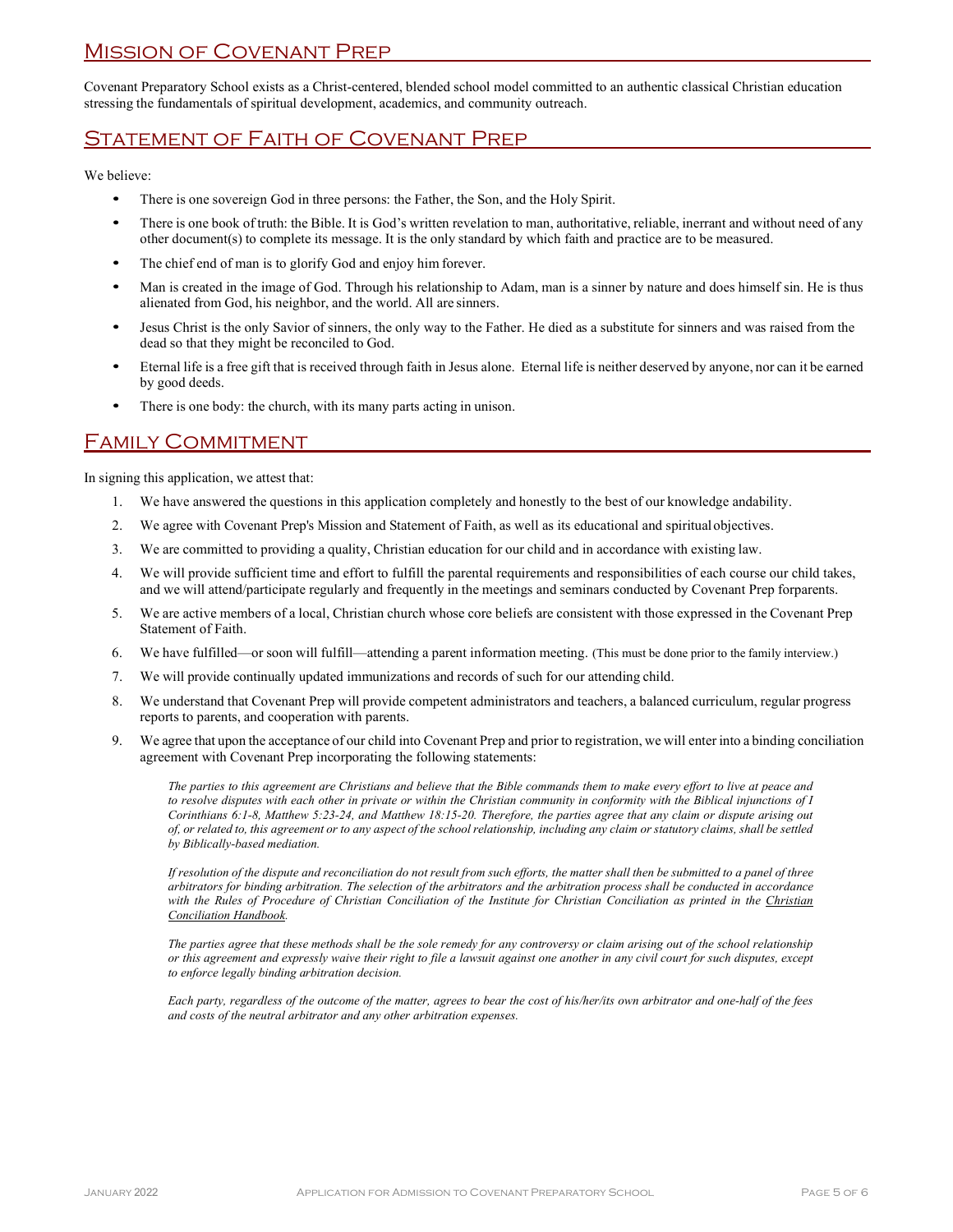#### **WE SUBMIT THIS APPLICATION FULLY ACKNOWLEDGING AND AGREEING TO EACH ITEM CONTAINED HEREIN.**

Printed Name: <u>Queenstand Name: Printed Name:</u> Printed Name:

Signature of Father/Guardian Date Signature of Mother/Guardian Date

#### **POLICY OF NON-DISCRIMINATION**

COVENANT PREPATORY SCHOOL admits students of any race, color, national origin, and ethnic origin to all the rights, privileges, programs, and activities generally accorded or made available to students at the school. It does not discriminate on the basis of race, color, natural origin, and ethnic origin in administration of its educational policies, admission policies, scholarship and loan programs and athletic and other school-administered programs.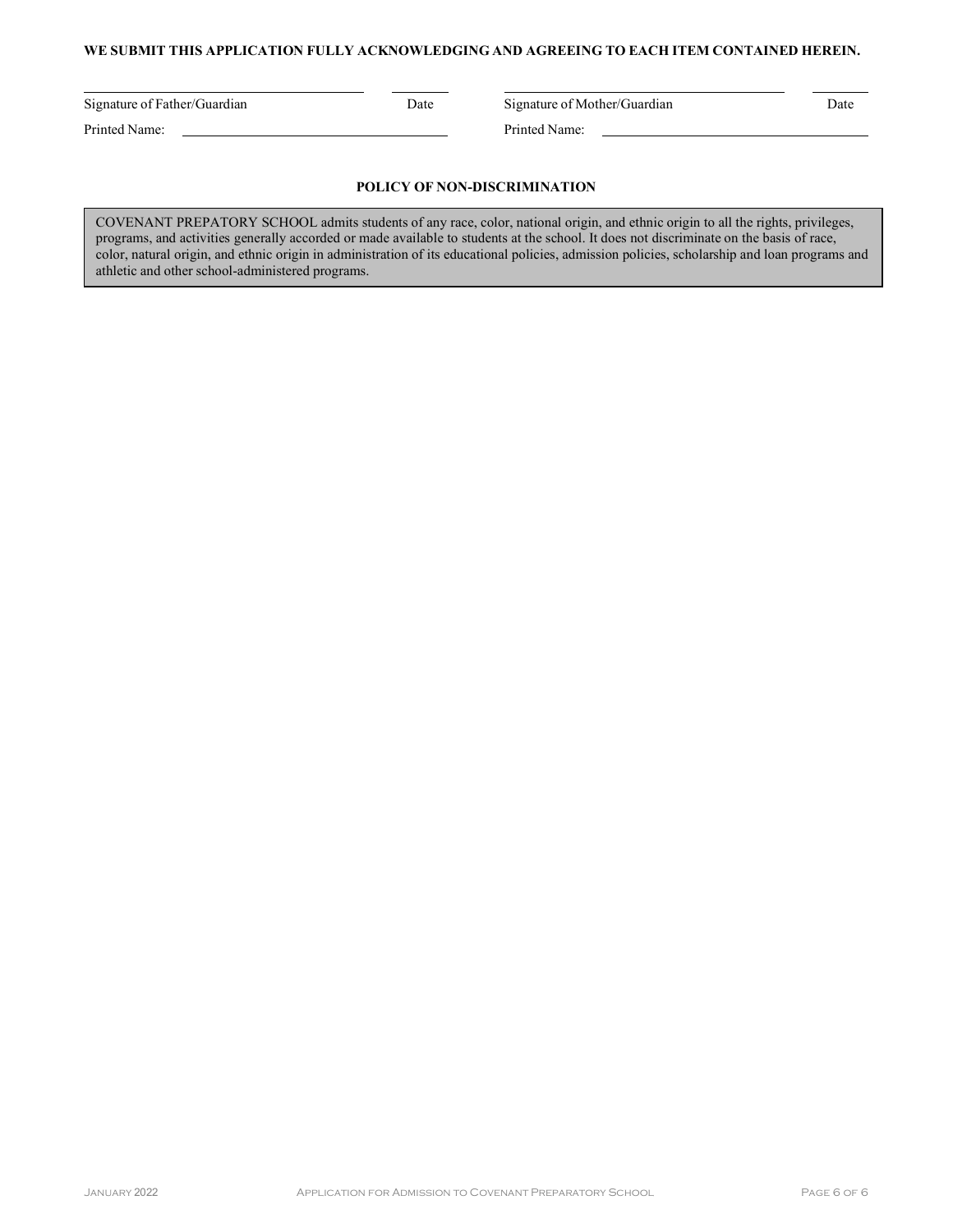

# Covenant Preparatory School

## 2022-2023 Tuition and Fees

|                                                                           | Annual<br><b>Tuition</b> | 10-month<br><b>Payment Plan</b> | 2 Semester<br><b>Payment Plan</b> | <b>Fees</b>                                 |
|---------------------------------------------------------------------------|--------------------------|---------------------------------|-----------------------------------|---------------------------------------------|
| <b>Grammar School (Grades K-5)</b><br>Classes: Mon, Wed, Fri, 8:30-3:00   | \$3,800                  | \$380                           | \$1900                            | <b>Application Fee:</b><br>\$25/New Student |
| Middle School (Grades 6-8)<br>Classes: Mon, Wed, Fri, 8:30-3:00           | \$4,200                  | \$420                           | \$2100                            | <b>Enrollment Fee:</b><br>\$300/Family      |
| <b>High School (Grades 9-12)</b><br>Classes: Mon, Wed, Fri, 8:30-<br>3:00 | \$4,800                  | \$480                           | \$2400                            |                                             |
| <b>Pre-Kindergarten</b><br>Classes: Mon, Wed, Fri, 8:30-<br>12:00         | \$2,200                  | \$220                           | \$1100                            | Preschool<br><b>Enrollment Fee:</b>         |
| Preschool (3s/4s)<br>Classes: Mon, Wed, 8:30-12:00                        | \$1,700                  | \$170                           | \$850                             | \$150/family                                |

• Books and materials vary by course

- Fees and tuition payment will be processed via an ACH payment from your checking account. (Please fill out the attached bank form, if not already on file.)
- There is a multiple child discount of 10% for the second child, 20% for the third, 30% for the fourth and beyond (applied in descending order by grade).

\**Tuition discount does not apply to preschool*

• ACH payments will be processed on the 10th of a given month. A late fee of \$25 will be assessed on tuition payment received after the 15th of the given month payment is due.

#### **Automated Clearing House (ACH) Payments**

Covenant Preparatory School uses an ACH payment system for enrollment fees and tuition payments.

Families need to submit a bank form to enroll in an automated payment schedule.

Select a tuition payment plan below.

Returning families do not need to submit new bank information if there are no changes to their account information.

 $10-$  month payment schedule (July-April) – payment by ACH

(2) Semester payments (July and January) – payment by ACH

Pre-payment of the full year's tuition by July 3, 2022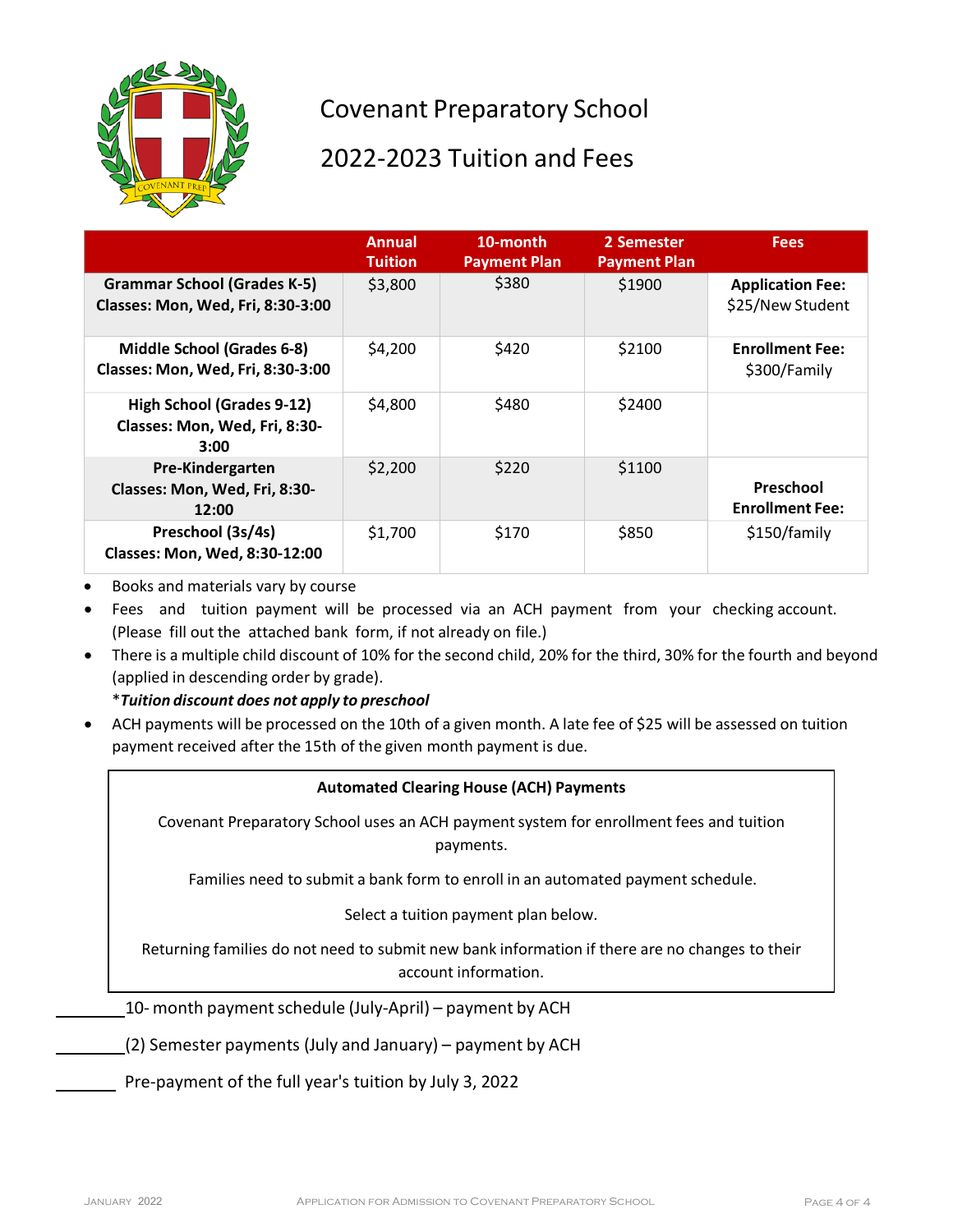

# Covenant Preparatory School

# Records Release Form

Records for the following student are to be released to:

**Covenant Preparatory School**

**650 Pee Dee Road**

**Southern Pines, NC 28387**

Student Name: \_\_\_\_\_\_\_\_\_\_\_\_\_\_\_\_\_\_\_\_\_\_\_\_\_\_\_\_\_\_\_\_\_\_\_\_\_\_ Date of Birth: \_\_\_\_\_\_\_\_\_\_\_\_\_\_\_\_\_

## **Records to be released from:**

School Name: \_\_\_\_\_\_\_\_\_\_\_\_\_\_\_\_\_\_\_\_\_\_\_\_\_\_\_\_\_\_\_\_\_\_\_\_\_\_\_\_\_\_\_\_\_\_\_\_\_\_\_\_\_\_\_\_\_\_\_\_\_\_\_\_\_\_\_\_\_\_\_\_

Please send any progress/report cards, standardized test scores, discipline/conduct records, attendance records, and immunization records that you may have for this student.

\_\_\_\_\_\_\_\_\_\_\_\_\_\_\_\_\_\_\_\_\_\_\_\_\_\_\_\_\_\_\_\_\_\_\_\_\_\_\_\_\_\_\_\_\_\_\_\_\_\_\_\_\_\_\_\_\_\_\_ \_\_\_\_\_\_\_\_\_\_\_\_\_\_\_\_\_\_\_

| Signature of Parent/Guardian | Date |
|------------------------------|------|

*Office Use Only*

Date Records Requested: \_\_\_\_\_\_\_\_\_\_\_\_\_\_\_\_\_\_\_\_\_\_\_\_\_\_\_\_\_\_\_\_\_

*"It is not necessary to have written consent of parents to release records to officials ofother schools or school systems in which the student seeks or intends to enroll". Privacy Rights of Parents and Students Act. Page 1213, subpart D 99 30 (b)*